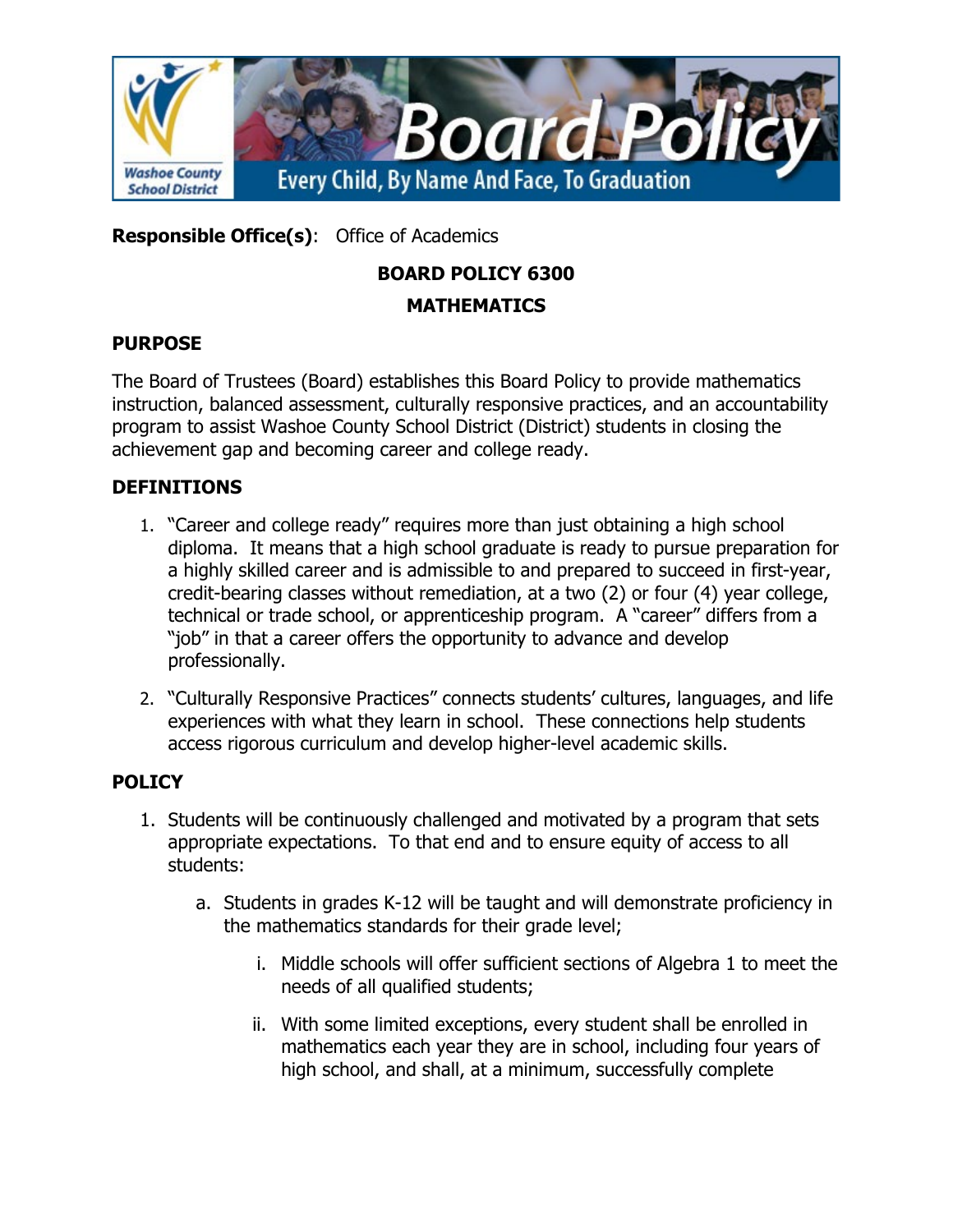Algebra 1, Geometry or Formal Geometry, and Algebra 2 or Algebra 2 Honors, and one math class from available courses

- iii. The district-wide course sequence for high school mathematics will be Algebra 1, Geometry or Formal Geometry, Algebra 2 or Algebra 2 Honors, and higher-level mathematics courses.
- b. The District shall identify mathematical needs of students using data from ongoing and embedded assessment to ensure timely and equitable support and access to effective programs and pathways for academic success.
- c. The District shall review instruction and materials so they are aligned to the Nevada Academic Content Standards in mathematics.
- d. The District shall select instructional materials that are based on student learning and achievement data and are consistent with the District's instructional materials selection procedures.
- e. The District shall provide ongoing professional learning opportunities focused on the Nevada Academic Content Standards, consistent with the District's comprehensive professional development plan, which is geared to prepare all teachers for the diversity of mathematical abilities in a classroom.
- f. The District shall offer support services and partnerships to include families as members of the educational community and in the educational decision-making process for students.
- 3. The Board hereby directs the Superintendent to adopt an Administrative Regulation to implement and maintain the purpose of this Board Policy. The Superintendent shall include in the Administrative Regulation the following provisions:
	- a. Providing necessary support and intervention to students in need of remediation;
	- b. Ensuring mathematics instruction and materials are aligned to the Nevada Academic Content Standards; and
	- c. Selecting instructional materials that are based on student learning and achievement data and are consistent with the District's instructional materials selection procedures.